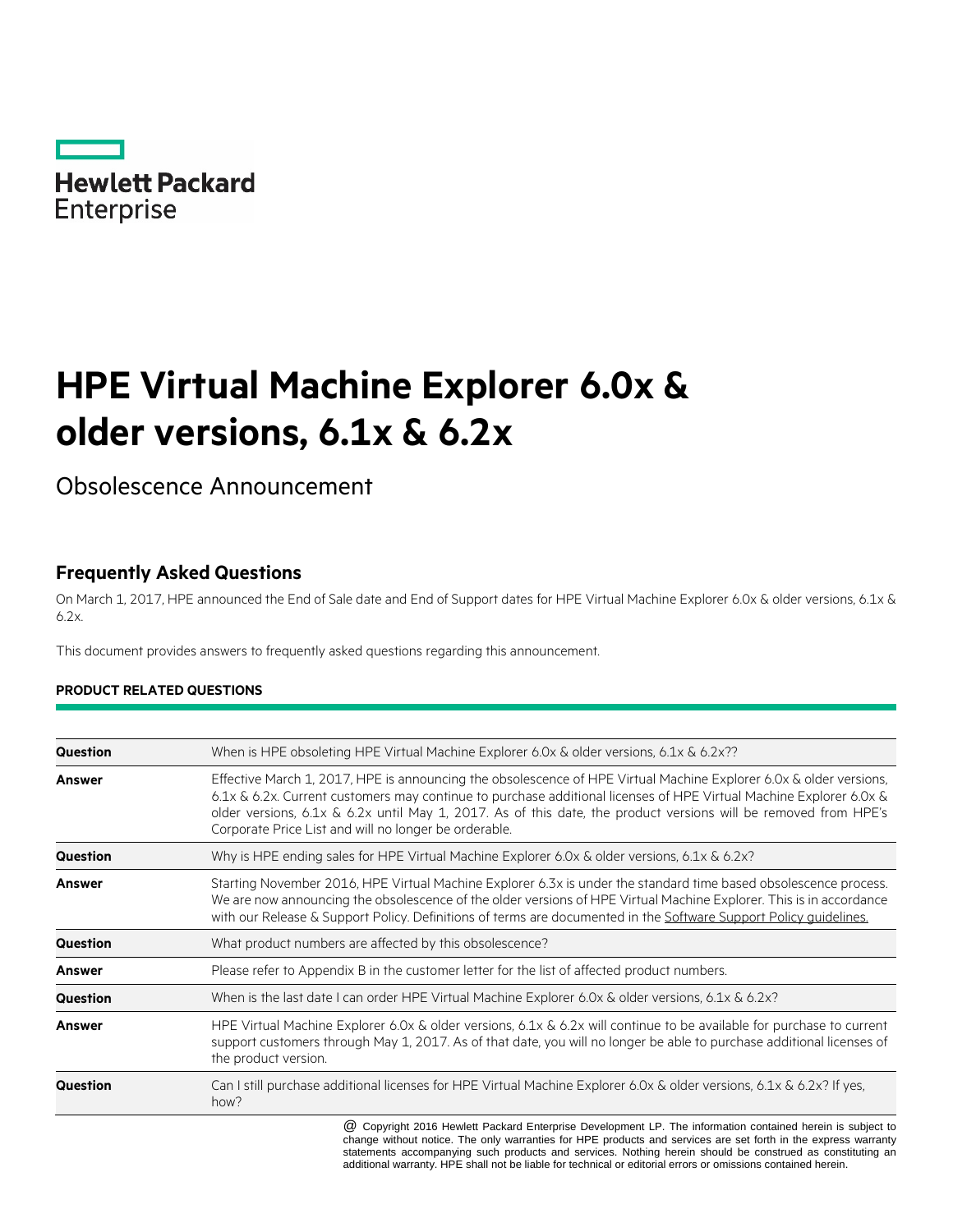| Answer          | Additional licenses may not be purchased for versions that are obsolesced and past their end of sale date.                                                                                                                                                                                                                                                    |
|-----------------|---------------------------------------------------------------------------------------------------------------------------------------------------------------------------------------------------------------------------------------------------------------------------------------------------------------------------------------------------------------|
| <b>Question</b> | Do I need to request new license keys when updating to HPE Virtual Machine Explorer 6.3x?                                                                                                                                                                                                                                                                     |
| <b>Answer</b>   | No, you don't need new license keys for HPE Virtual Machine Explorer 6.3x.                                                                                                                                                                                                                                                                                    |
| Question        | What version of HPE Virtual Machine Explorer is currently available and what update plans do you have for the<br>product, if any?                                                                                                                                                                                                                             |
| <b>Answer</b>   | The latest version is 6.3x. Please check hpe.com/software/home or otherwise check with your local HPE sales<br>representative or HPE business partner for the latest information.                                                                                                                                                                             |
| <b>Question</b> | Who can I contact if I have more questions with regards to this product obsolescence?                                                                                                                                                                                                                                                                         |
| <b>Answer</b>   | You have several options available to you:<br>Contact your local HPE sales representative or your local HPE business partner:<br>hpe.com/software/home<br>Web Self Solve:<br>hpe.com/software/support<br><b>HPE Technical Support:</b><br><b>hpe.com/software/support</b> (click on Support Contact & Community $\rightarrow$ Contact Us $\rightarrow$ Phone) |
| Question        | What are the hardware requirements to update to HPE Virtual Machine Explorer 6.3x?                                                                                                                                                                                                                                                                            |
| <b>Answer</b>   | Hardware requirements will vary depending on your operating system, please review the appropriate System<br>Requirements and Compatibility Matrix document or contact your local HPE sales representative or HPE business<br>partner for further assistance.                                                                                                  |
| <b>Question</b> | Where can I find update information for HPE Virtual Machine Explorer 6.0x & older versions, 6.1x & 6.2x?                                                                                                                                                                                                                                                      |
| <b>Answer</b>   | Your local HPE sales representative or HPE business partner can help you get this information.                                                                                                                                                                                                                                                                |
| <b>Question</b> | I plan to update my HPE Virtual Machine Explorer 6.0x & older versions, 6.1x & 6.2x environment using in-house<br>technical resources. Where do I get all the required software?                                                                                                                                                                              |
| <b>Answer</b>   | All HPE Virtual Machine Explorer 6.0x & older versions, 6.1x & 6.2x support customers can download HPE Virtual<br>Machine Explorer 6.3x media via Hewlett Packard Enterprise Software Licenses and Downloads Portal.                                                                                                                                          |
| <b>Question</b> | What is the concurrent support time period?                                                                                                                                                                                                                                                                                                                   |
| <b>Answer</b>   | There will be 6 months of concurrent support for updating to HPE Virtual Machine Explorer 6.3x.                                                                                                                                                                                                                                                               |

### **SUPPORT CONTRACT RELATED QUESTIONS**

| <b>Question</b> | What is the End of Support date?                                                                                                                                                              |
|-----------------|-----------------------------------------------------------------------------------------------------------------------------------------------------------------------------------------------|
| <b>Answer</b>   | The End of Support date for HPE Virtual Machine Explorer 6.0x & older versions is May 31, 2017.<br>The End of Support date for HPE Virtual Machine Explorer 6.1x & 6.2x is December 31, 2017. |
|                 | As of this date all customer support activities for this version will cease, this includes:<br>Security Rule updates<br>Product updates<br>Telphone support                                   |
| <b>Question</b> | Are there any other key dates I need to be aware of?                                                                                                                                          |
| <b>Answer</b>   | Please see customer letter, page 1, for key dates.                                                                                                                                            |

<sup>@</sup> Copyright 2016 Hewlett Packard Enterprise Development LP. The information contained herein is subject to change without notice. The only warranties for HPE products and services are set forth in the express warranty statements accompanying such products and services. Nothing herein should be construed as constituting an additional warranty. HPE shall not be liable for technical or editorial errors or omissions contained herein.